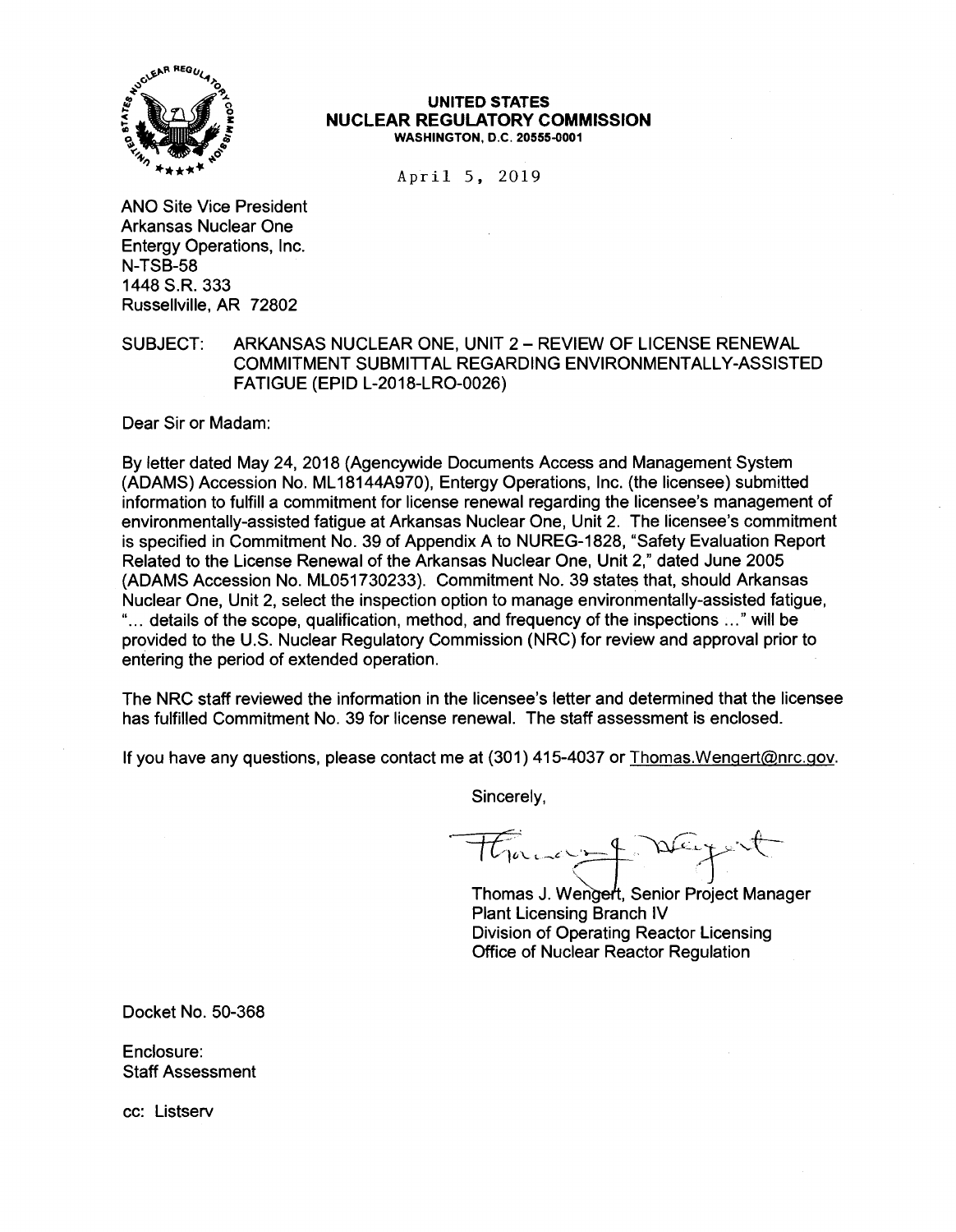# STAFF ASSESSMENT BY THE OFFICE OF NUCLEAR REACTOR REGULATION

## IMPLEMENTATION OF LICENSE RENEWAL COMMITMENT NO. 39 REGARDING

# MANAGEMENT OF ENVIRONMENTALLY-ASSISTED FATIGUE

### ENTERGY OPERATIONS, INC.

### ARKANSAS NUCLEAR ONE, UNIT 2

### DOCKET NO. 50-368

By letter dated May 24, 2018 (Agencywide Documents Access and Management System (ADAMS) Accession No. ML 18144A970), Entergy Operations, Inc. (Entergy, the licensee) submitted information to the U.S. Nuclear Regulatory Commission (NRC) to fulfill a commitment for license renewal regarding the licensee's management of environmentally-assisted fatigue (EAF) at Arkansas Nuclear One, Unit 2 (AN0-2).

### **Background**

In accordance with Title 10 of the Code of Federal Regulations (10 CFR) Part 54, "Requirements for Renewal of Operating Licenses for Nuclear Power Plants," the NRC issued Renewed Facility Operating License No. NPF-6 to AN0-2 on June 30, 2005. NUREG-1828, "Safety Evaluation Report Related to the License Renewal of the Arkansas Nuclear One, Unit 2," dated June 2005 (ADAMS Accession No. ML051730233), documents the NRC staff's technical review of the license renewal application. Components with a license renewal intended function are subject to an aging management review to ensure that the effects of aging will be adequately managed so that the intended function(s) will be maintained consistent with the current licensing basis for the period of extended operation as required by 10 CFR 54.21(a)(3).

Appendix A to NUREG-1828 documents commitments the licensee made to manage the effects of aging during the period of extended operation. Commitment No. 39 concerns management of EAF. Specifically, the commitment states:

Should **AN0-2** select the inspection option (Option 4) to manage environmentally-assisted fatigue, details of the scope, qualification, method, and frequency of the inspections will be provide[d] to the NRC for review and approval prior to entering the period of extended operation.

#### Summary of the Information in the Licensee's Submittal Dated May 24, 2018

In its letter dated May 24, 2018, the licensee provides a specific implementation plan to fulfill its license renewal commitment to address the potential aging effects of EAF for several of the fatigue-sensitive locations, including the pressurizer surge line and safety injection nozzle, during the period of extended operation. The licensee identified the 5 different approaches (options) that it could use to manage the EAF effects, as described in NUREG-1828, as follows:

1. Further refinement of the fatigue analysis to lower the cumulative usage factor to below 1.0, or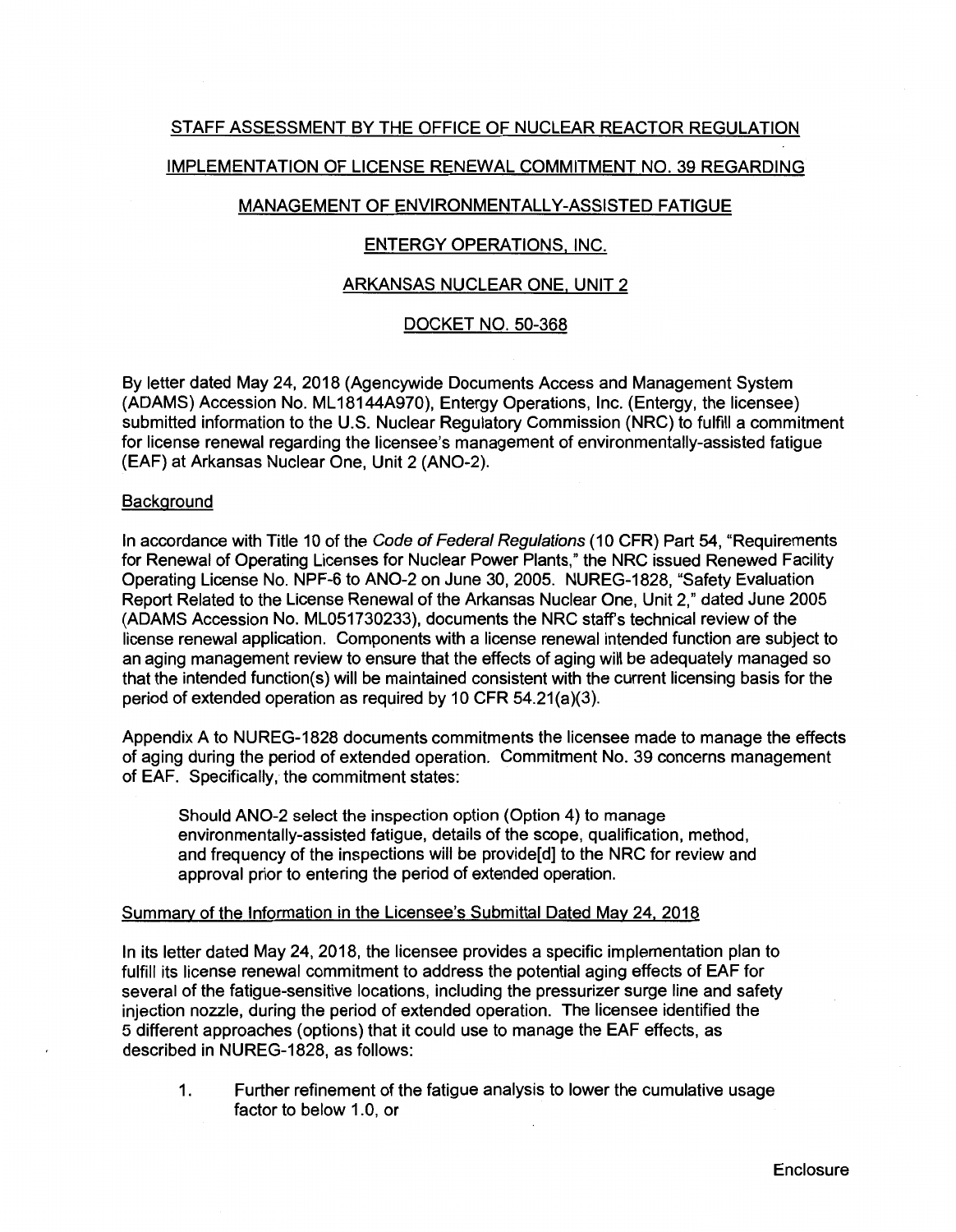- 2. Repair of the affected locations, or
- 3. Replacement of the affected locations, or
- 4. Manage the effects of fatigue by an inspection program that has been reviewed and approved by the NRC (for example, periodic non-destructive examination of the affected locations at inspection intervals to be determined by a method acceptable to the NRC). The inspections are expected to be able to detect cracking due to thermal fatigue prior to loss of function. Replacement or repair will then be implemented such that the intended function will be maintained for the period of extended operation, or
- 5. Monitor ASME [American Society of Mechanical Engineers] Code activities to use the environmental fatigue methodology approved by the Code committee and **NRC.**

In its letter, the licensee stated that it intends to use option (approach) 4 to manage the aging effects of EAF through flaw tolerance evaluation and inspections on critical locations of concern for fatigue cumulative usage factor.

In the attachment to the letter, the licensee provided a detailed fatigue flaw tolerance evaluation on the pressurizer surge line and safety injection nozzle, which the licensee identified as areas of concern. It also provided a full description of the plant-specific inspection program for the pressurizer surge line and safety injection nozzle welds, which will be part of its Augmented lnservice Inspection Program. Entergy proposed ultrasonic testing examinations and provided inspection results previously performed on the subject components. Entergy stated that the pressurizer surge line elbow welds 16-011 and 16-012, and safety injection nozzle-to-safe end welds 21-001, 22-001, 23-001, and 24-001, were volumetrically examined using manual and phased array ultrasonic testing during refueling outage 2R23 in the spring of 2014. No flaws were identified as exceeding the applicable acceptance standard.

## **NRC Staff Review**

The NRC staff reviewed the information regarding the implementation of the subject license renewal commitment that Entergy provided. The staff finds the inspection program acceptable because:

- (a) Ultrasonic testing examination is effective in detecting fatigue flaws,
- (b) Similar examinations have been performed and have been proven to be effective, and
- (c) If unacceptable flaws are detected, replacement or repair will then be implemented such that the intended function will be maintained during the period of extended operation.

Furthermore, the NRC staff finds that the flaw tolerance evaluation the licensee used as the basis for the inspection interval is acceptable because it was based on the NRC-accepted methods in Appendix L, "Operating Plant Fatigue Assessment," of Section XI of the ASME Boiler & Pressure Vessel Code. The staff also noted that the proposed inspection program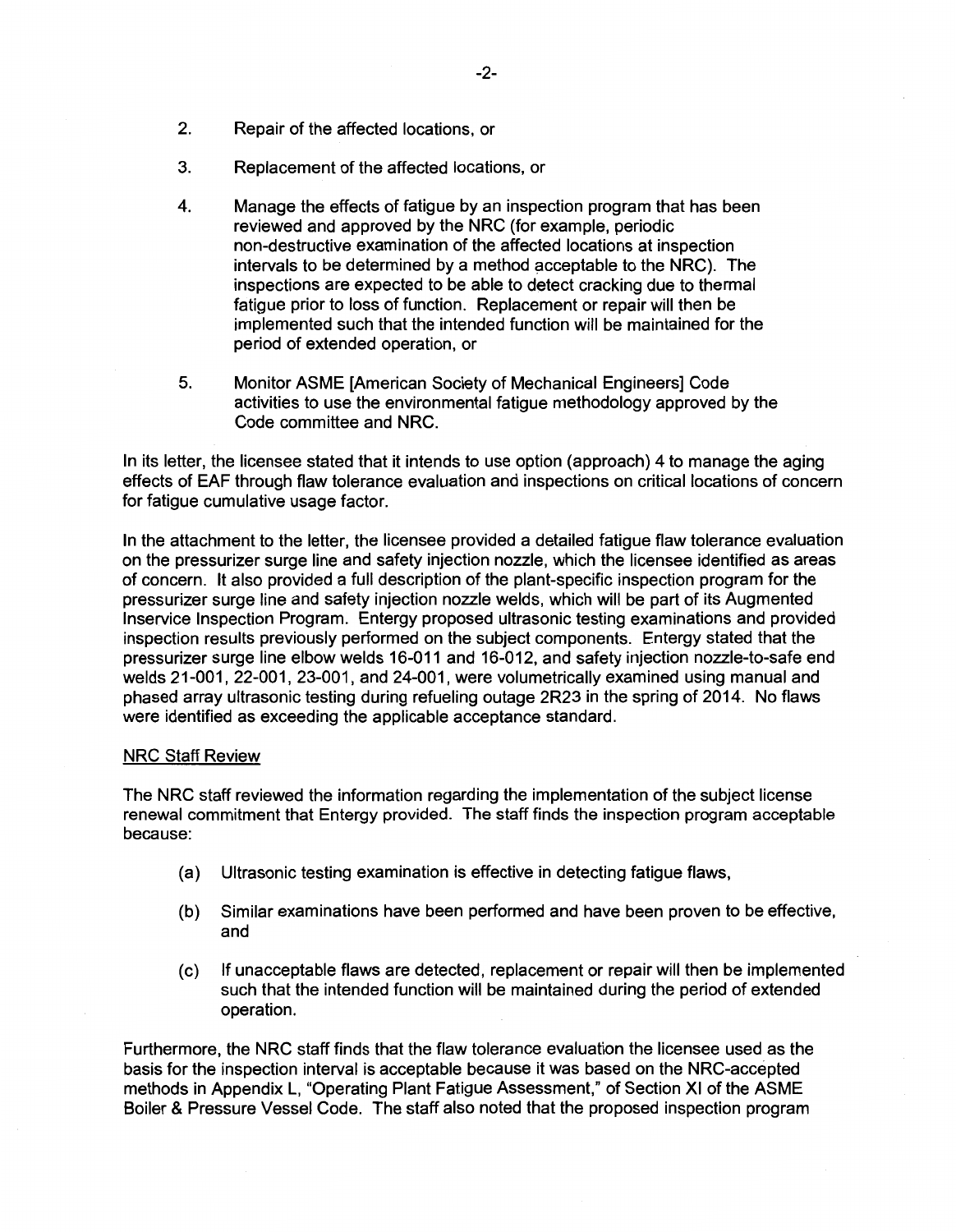implements the ten elements of an aging management program, as defined in NUREG-1801, Revision 2, "Generic Aging Lessons Learned (GALL) Report, Final Report," dated December 2010 (ADAMS Accession No. ML103490041).

#### **Conclusion**

Based on the above review, the NRC staff concludes that the licensee's implementation of Commitment No. 39 is acceptable because it has provided a flaw tolerance evaluation and an inspection program acceptable to the staff for the reasons described above. Therefore, the staff considers AN0-2 License Renewal Commitment No. 39 closed.

Principal Contributor: B. Fu, NRR/DMLR

Date: April 5, 2019